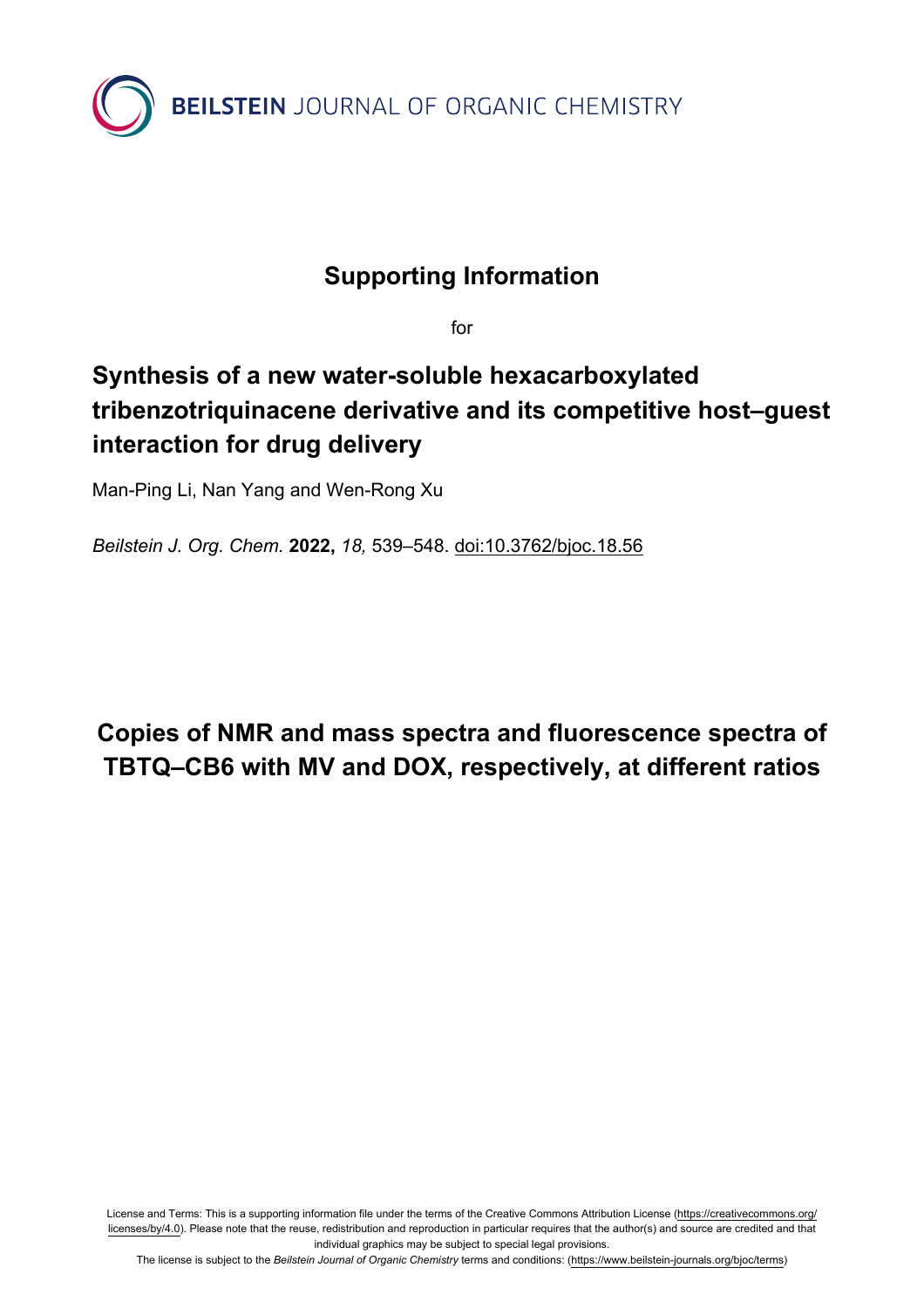## **Table of contents**

| <b>Figure S6:</b> |                                                                                  |
|-------------------|----------------------------------------------------------------------------------|
|                   |                                                                                  |
| <b>Figure S8:</b> |                                                                                  |
|                   |                                                                                  |
|                   | Figure S10: Fluorescence spectra of the mixture of TBTQ-CB6 and MV in different  |
|                   |                                                                                  |
|                   | Figure S11: Fluorescence spectra of the mixture of TBTQ-CB6 and DOX in different |
|                   |                                                                                  |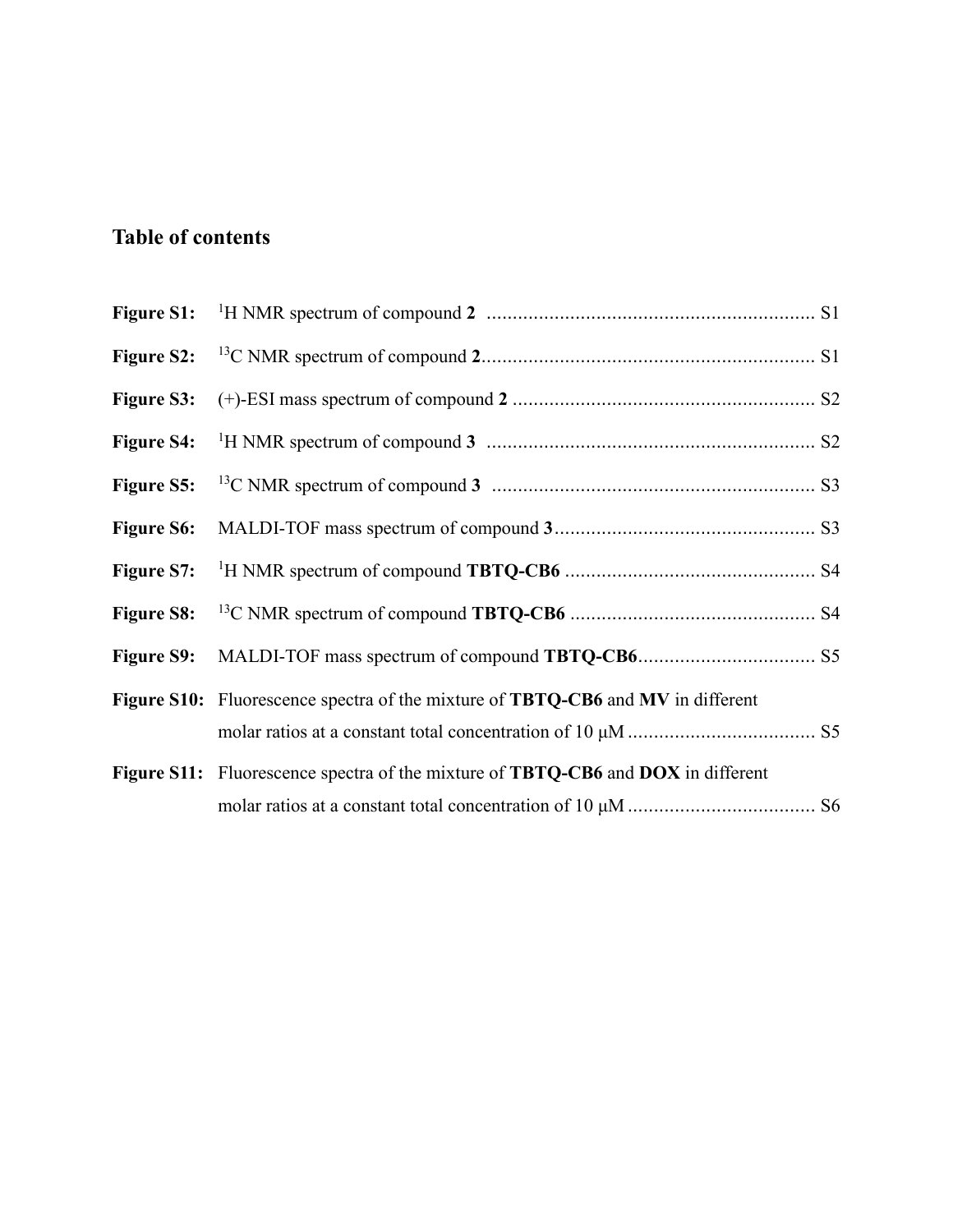

**Figure S1:** <sup>1</sup>H NMR spectrum of compound 2 (400 MHz, DMSO- $d_6$ , 25 °C).



**Figure S2:** <sup>13</sup>C NMR spectrum of compound **2** (100 MHz, DMSO- $d_6$ , 25 °C).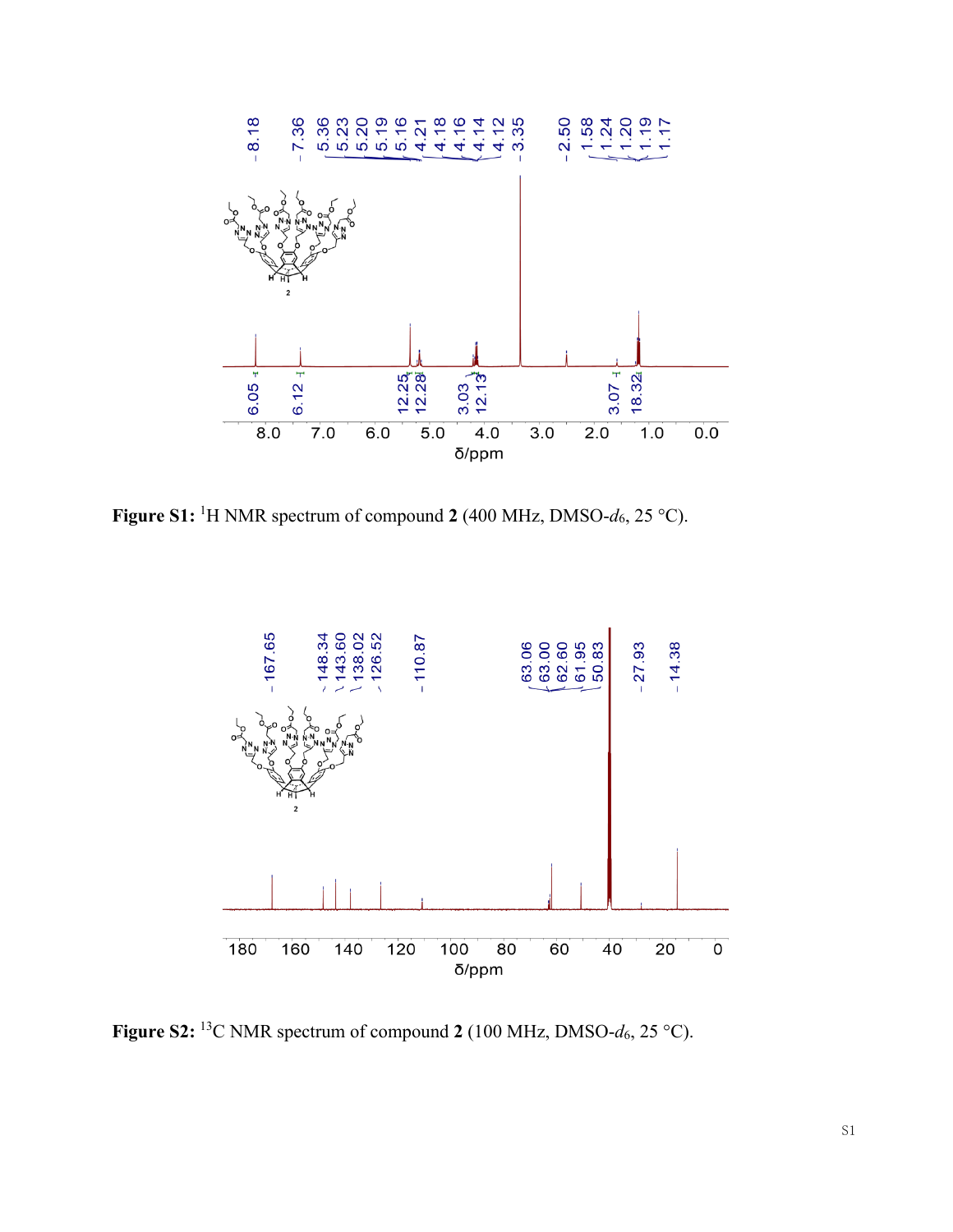

**Figure S3:** (+)-ESI mass spectrum of compound **2**.



**Figure S4:** <sup>1</sup>H NMR spectrum of compound **3** (400 MHz, DMSO- $d_6$ , 25 °C).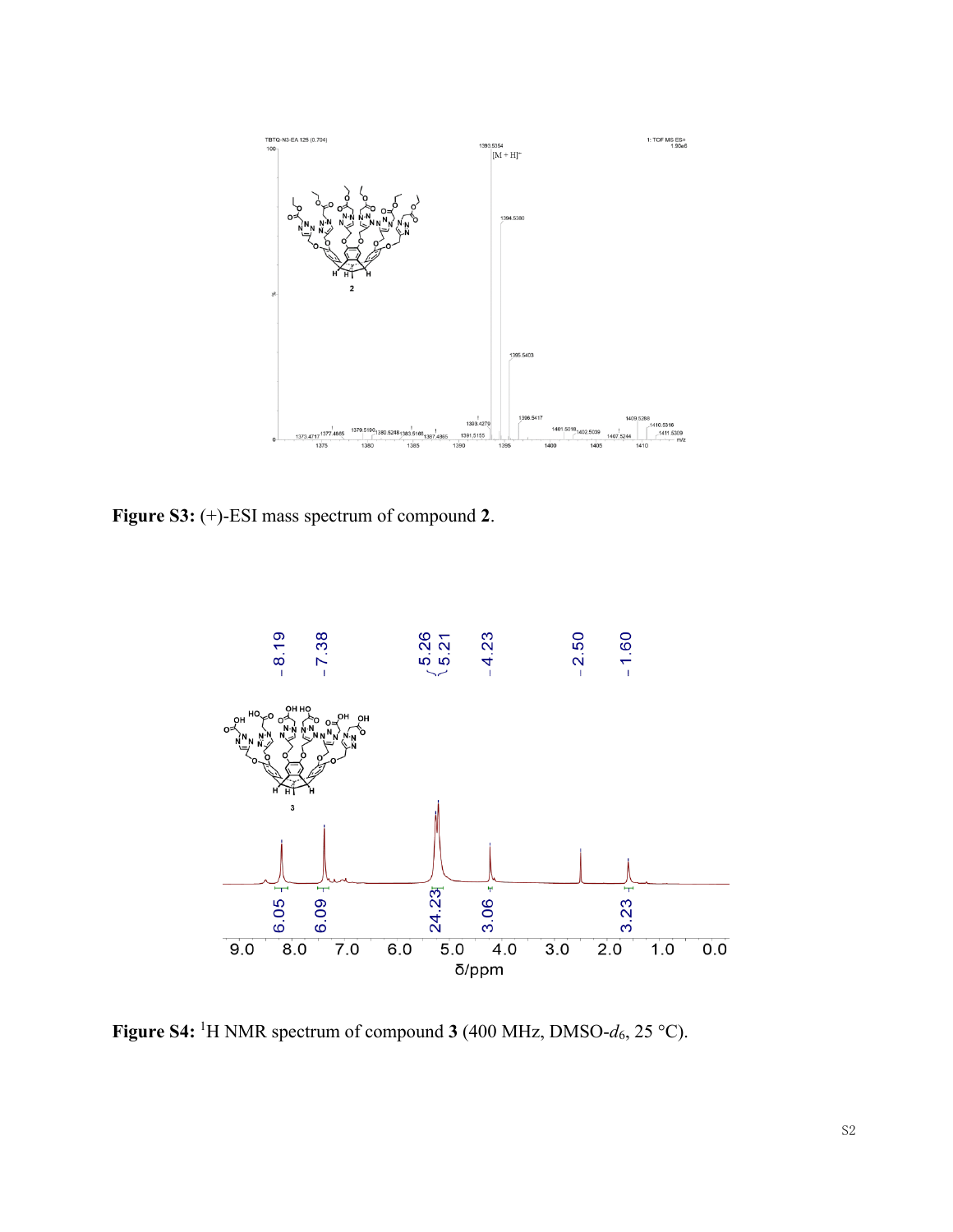

**Figure S5:** <sup>13</sup>C NMR spectrum of compound **3** (100 MHz, DMSO- $d_6$ , 25 °C).



**Figure S6:** MALDI-TOF mass spectrum of compound **3**.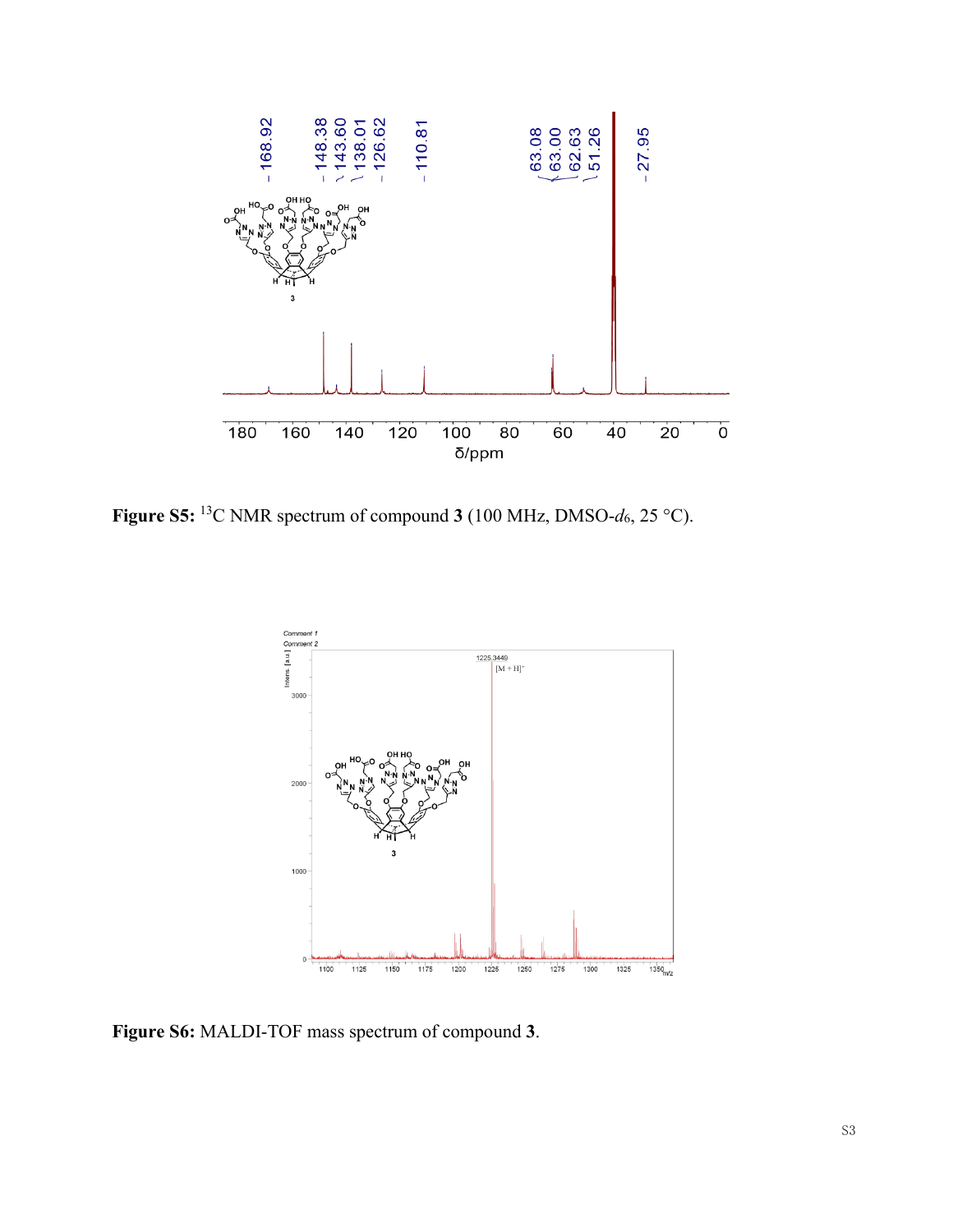

**Figure S7:** <sup>1</sup>H NMR spectrum of compound **TBTQ-CB6** (400 MHz,  $D_2O$ , 25 °C).



**Figure S8:** <sup>13</sup>C NMR spectrum of compound **TBTQ-CB6** (100 MHz,  $D_2O$ , 25 °C).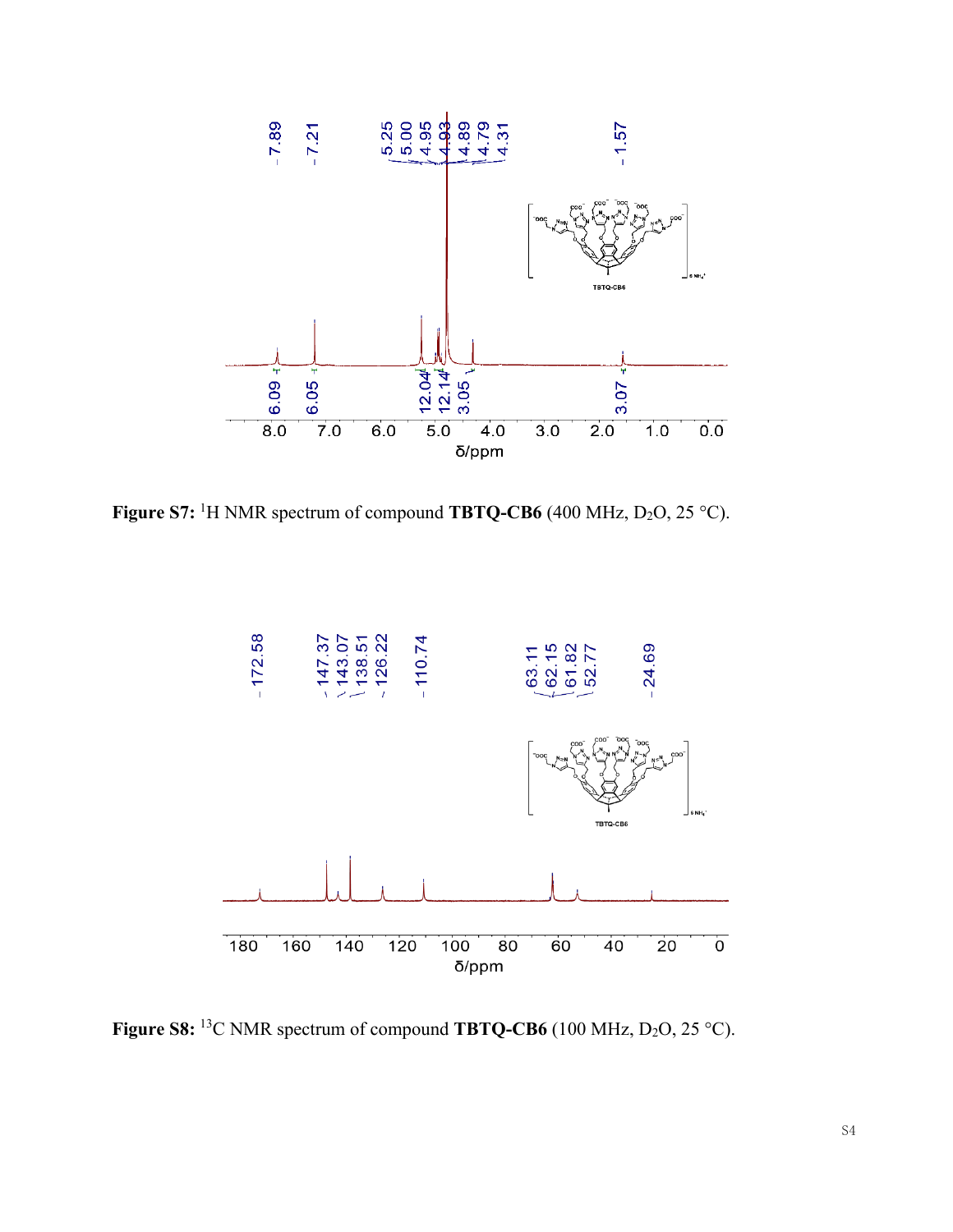

**Figure S9:** MALDI-TOF mass spectrum of compound **TBTQ-CB6**.



**Figure S10:** Fluorescence spectra of the mixture of **TBTQ-CB6** and **MV** in different molar ratios at a constant total concentration of 10 μM.